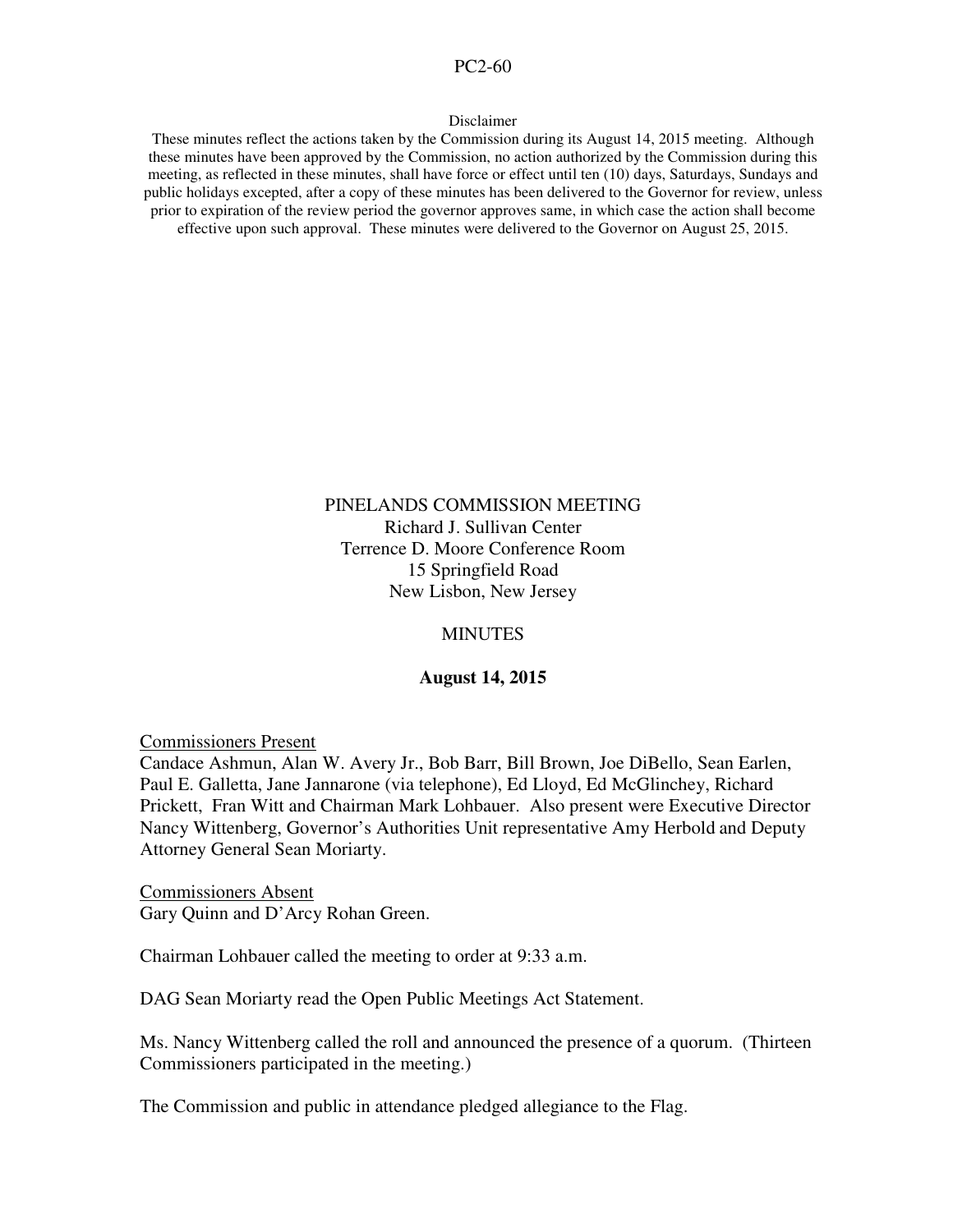## Re-Organization

Chairman Lohbauer said the Committee assignments will remain the same, except he will serve as an alternate on the Personnel and Budget Committee and Commissioner Barr has agreed to serve on that Committee as well.

## Minutes

Chairman Lohbauer presented the minutes from the July 10, 2015 Commission meeting. Commissioner Prickett moved the adoption of the minutes. Commissioner Barr seconded the motion.

Commissioner DiBello said that the economic monitoring program discussed during the budget presentation at the July meeting also includes environmental monitoring.

The minutes of the July 10, 2015 Commission meeting were adopted by a vote of 12 to 0, with Commissioner Avery abstaining.

# Committee Chairs' Reports

Agriculture Committee Commissioner McGlinchey provided an update on the July 31, 2015 Agriculture Committee meeting:

The Committee adopted the minutes of the June 16, 2015 meeting.

The Committee received a presentation from Ms. Susan Payne, Executive Director, State Agriculture Development Committee (SADC), on its Agricultural Management Practice for On-Farm Direct Marketing.

Commissioner McGlinchey said SADC provided a lot of useful information on pilot programs. He said the main point is that if a farm owner is holding a special event, it must be directly related to the agricultural activity.

The Committee will conduct its next meeting in October.

## Policy & Implementation Committee

Chairman Lohbauer provided an update on the July 31, 2015 Policy & Implementation Committee meeting:

The Committee adopted the minutes of the June 26, 2015 meeting.

The Committee recommended Commission certification of Galloway Township Ordinance 1909-2015, Adopting a Redevelopment Plan for a Portion of the White Horse Pike Corridor Phase II – Pomona Road Redevelopment Area.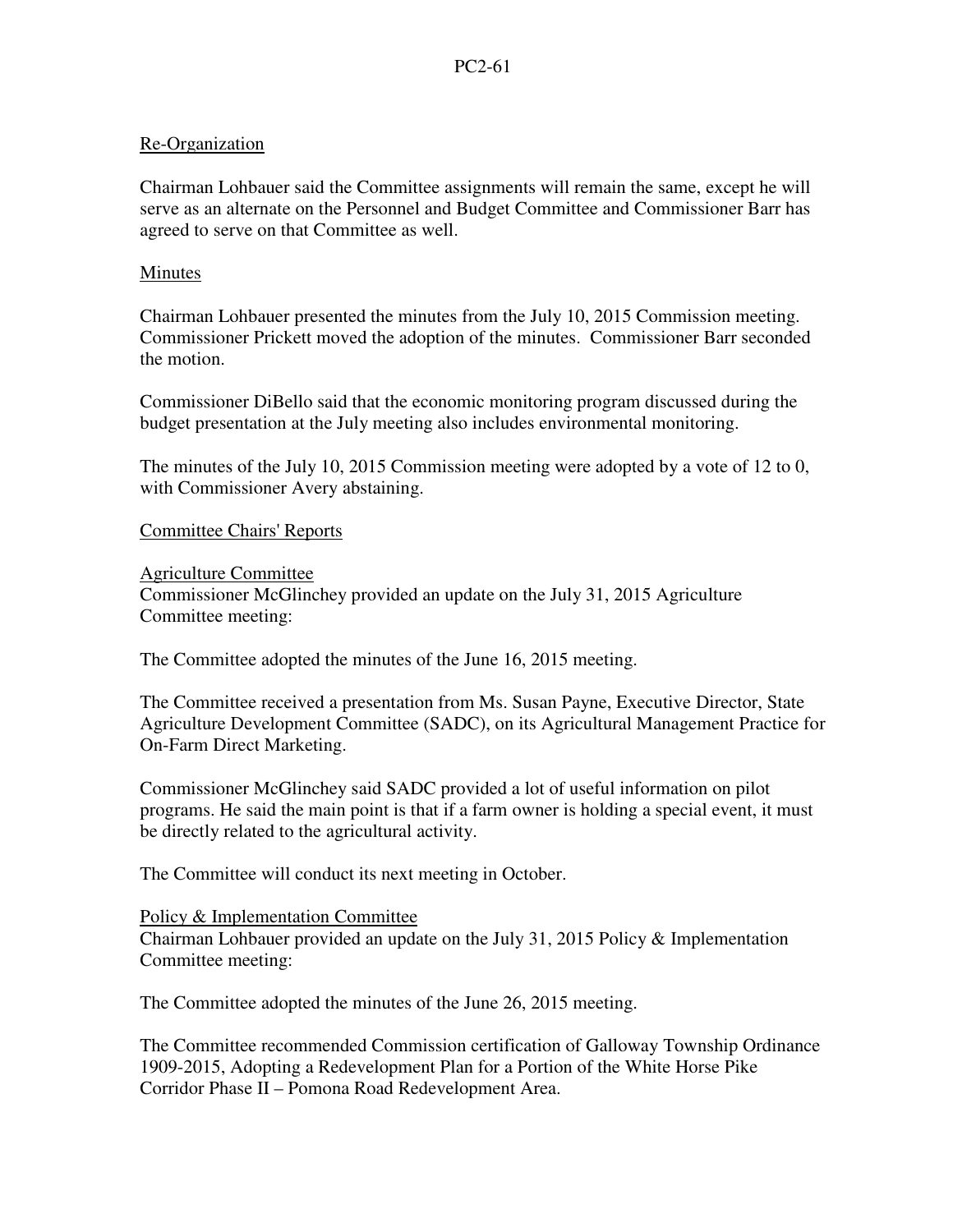The Committee recommended that the Commission deem a 0.57 acre parcel of land in Medford Township as eligible for acquisition pursuant to the Limited Practical Use land acquisition program.

The Committee received a briefing on the Department of Environmental Protection's proposed Flood Hazard Area Control Act rules and discussed the comment letter being developed by Ms. Stacey Roth, the Commission's Senior Counselor.

## Personnel & Budget Committee

Chairman Lohbauer said the August 4, 2015 P&B meeting was canceled.

## MOA *ad hoc* Committee

Commissioner Ashmun said the Committee's next meeting will be held on September 25, 2015, immediately following the P&I Committee meeting.

## Executive Director's Reports

Ms. Nancy Wittenberg updated the Commission on the following:

- The Municipal Officials Orientation was held as part of the Pinelands Municipal Council meeting on July 31. More than 50 officials attended the event, which featured several staff presentations.
- A Certificate of Filing was issued for the South Jersey Gas (SJG) pipeline application. The Certificate of Filing is not an approval but allows the applicant to proceed through the application process. She said, in this instance, the applicant will be continuing on to the Board of Public Utilities (BPU) for the equivalent of "local approvals." Staff will review the application one final time through the coordination process to ensure consistency with the Comprehensive Management Plan (CMP). She said the BPU will hold a public hearing and staff will look at the comments raised at the hearing for relevancy to CMP standards.

Commissioner Ashmun requested a copy of the Certificate of Filing issued for the South Jersey Gas application.

Commissioner Lloyd asked if Commissioners would have any future involvement with the application.

Ms. Wittenberg said the application would only be reviewed by staff.

Mr. Larry Liggett updated the Commission on the following:

- The State's Water Supply Advisory Committee has contracted with Dan Van Abs to look at water supply in the year 2040. Mr. Van Abs is currently mining data from the permit level. The study may look at groundwater recharge.
- Staff will meet with Winslow Township next month to discuss a major rezoning plan.
- A meeting has been scheduled with the New Jersey Builders Association to review future enhancements to the Pinelands Development Credits (PDC) Program.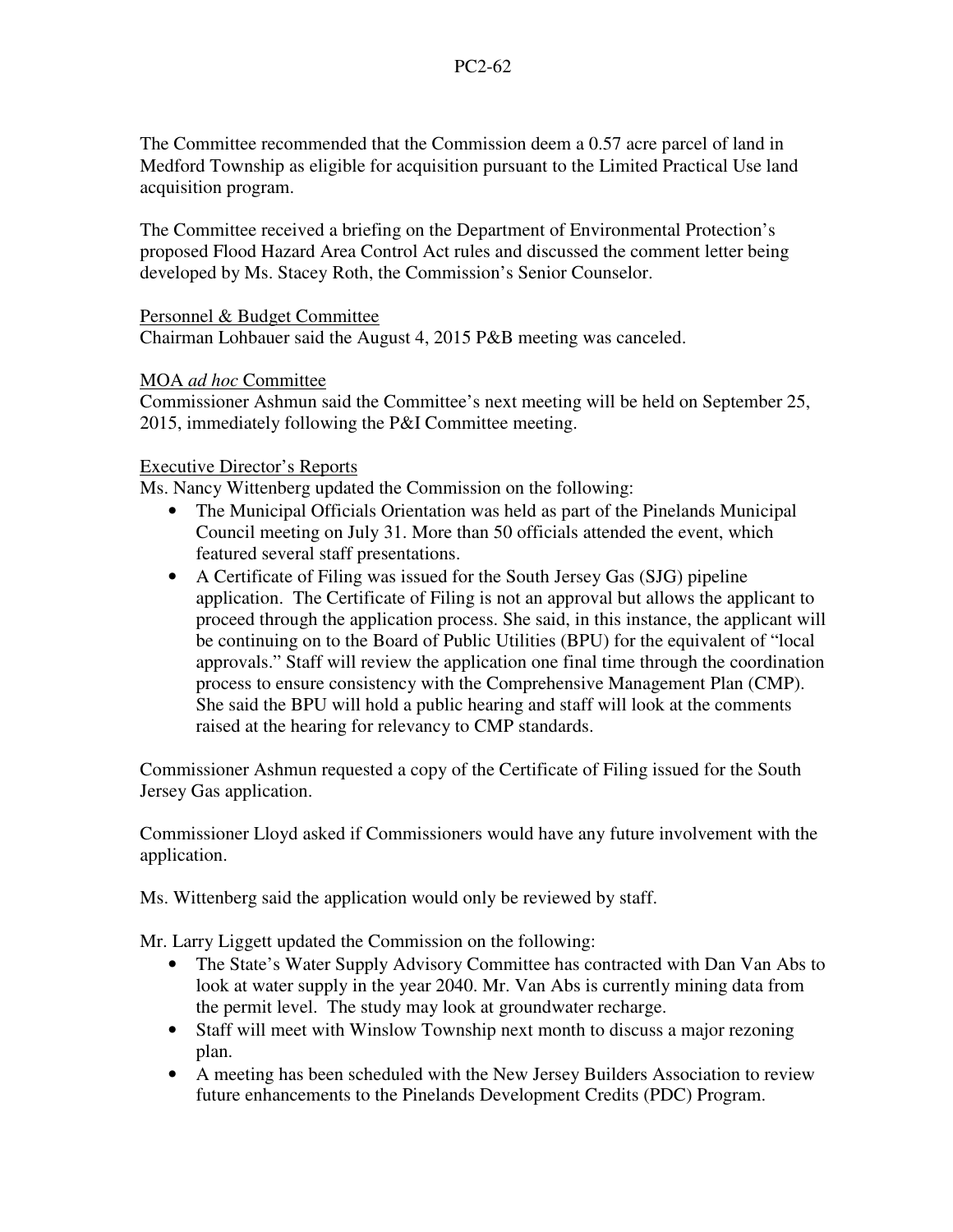• Staff has been working with multiple municipalities to explain the Commission's Rapid Landfill Assessment Study.

Mr. Chuck Horner provided an update on the following:

- Staff continues to work with Hammonton officials and the Federal Aviation Administration regarding a tree clearing issue at the municipal airport.
- On July 23, staff attended a meeting with both the U.S. Army Corps of Engineers and the New Jersey Department of Environmental Protection (NJDEP) about a mitigation site in Bass River Township. The site in question is a salt marsh that has become invaded with the invasive species phragmites.
- Staff continues to have discussions with the North Hanover School District on their proposal to demolish three existing schools at Joint Base McGuire-Dix-Lakehurst and construct a new one.
- Staff met with the Mayor of Shamong Township on July 29. At that meeting a proposal to construct a cell tower for emergency services was discussed. The project site is in a Rural Development Area. The applicant must demonstrate consistency with the Commission's Cellular Plan.

Mr. Horner asked Ms. Jean Montgomerie to introduce a summer intern who is assisting Regulatory Programs staff.

Ms. Montgomerie said Ryan Coughlan, a senior at Temple University, helped enter 25 new Threatened and Endangered species records into the GIS layer that is used to review development applications.

Mr. Horner commended Mr. Coughlan's dedication as an unpaid internship.

## Public Development Projects and Other Permit Matters

Chairman Lohbauer presented a resolution recommending approval of four public development applications in Pemberton Township.

Commissioner Prickett recused himself and left the room.

Commissioner Avery moved the adoption of a resolution Approving With Conditions Applications for Public Development (Application Numbers 1983-9616.003, 1984- 0606.004, 1984-0606.005 & 1991-1108.010)(See Resolution # PC4-15-18). Commissioner Earlen seconded the motion.

The Commission adopted the resolution by a vote of 12 to 0, with Commissioner Prickett not participating in the vote.

Commissioner Prickett returned to the dais.

Chairman Lohbauer presented a resolution recommending the approval of a solar facility at Joint Base McGuire-Dix-Lakehurst.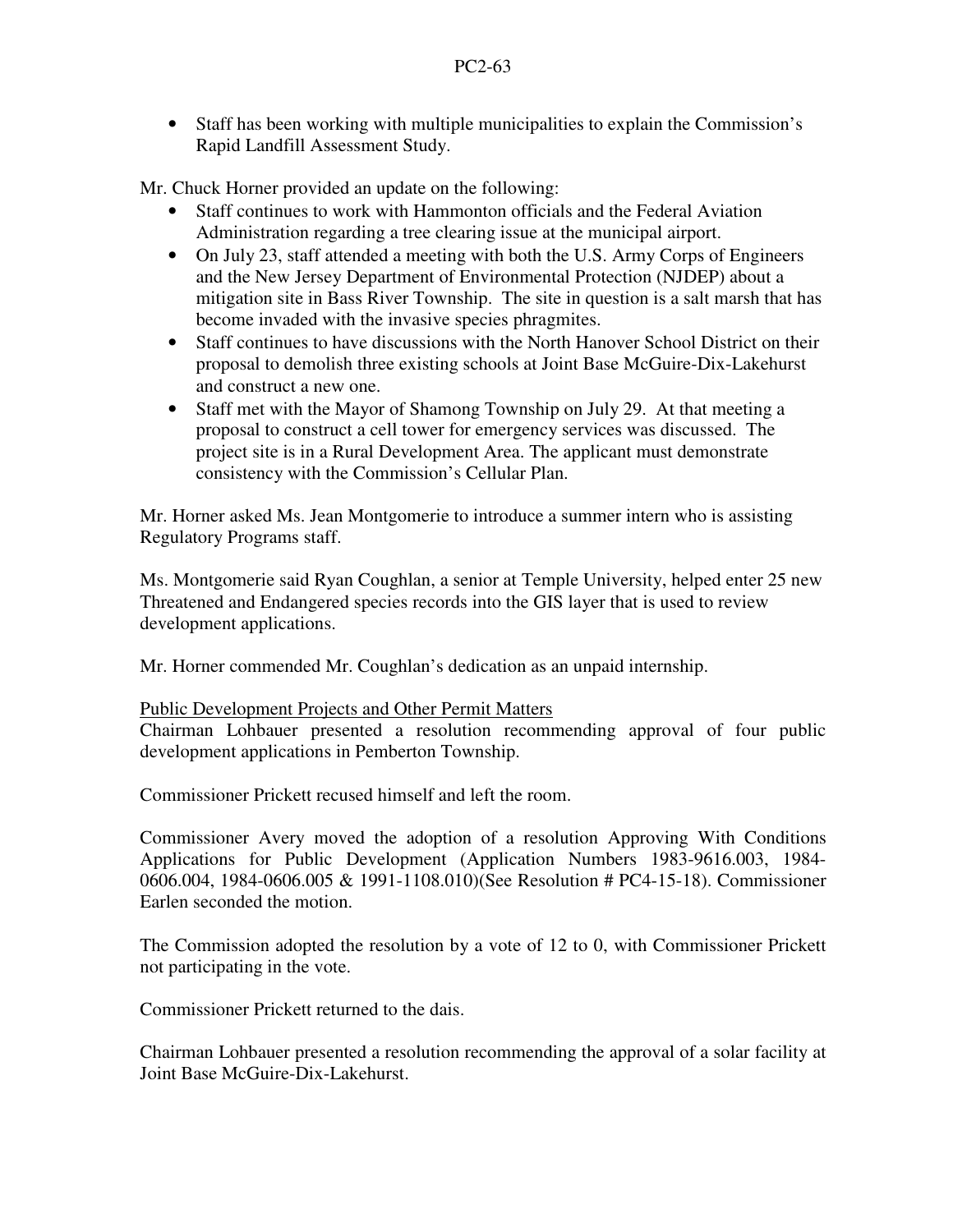Commissioner Galletta moved the adoption of a resolution Approving With Conditions an Application for Public Development (Application Number 1991-1149.063) (See Resolution # PC4-15-19). Commissioner Earlen seconded the motion.

Commissioner Ashmun said she was happy to see that the Department of the Army would be purchasing the .50 PDC.

The Commission adopted the resolution by a vote of 13 to 0.

## Resolutions Relating to Municipal Ordinances

Commissioner Avery moved the resolution Issuing an Order to Certify Galloway Township Ordinance 1909-2015, Adopting a Redevelopment Plan for a Portion of the White Horse Pike Corridor Phase II – Pomona Road Redevelopment Area (See Resolution # PC4-15- 20). Commissioner Earlen seconded the motion.

Commissioner Ashmun prefaced her comments by stating that unfortunately she missed the discussion on this ordinance at the P&I Committee meeting. She said she would be voting no today because changing the height limitation in a Pinelands Village is the type of precedent the Commission should not be setting.

She said a lot of effort went into planning the Villages. She said the Commission should not be deviating from the CMP to approve a redevelopment plan. She said she understands the arguments but does not support this resolution.

Commissioner Prickett said he also had concerns over the precedent this ordinance would be setting.

Chairman Lohbauer said he respects Commissioner Ashmun's and Commissioner Prickett's views on this ordinance. He said this is an exception for a project not an authorization to overturn the height limitation in Pinelands Villages. He said he believes the change is consistent with surrounding development. He said this is a unique circumstance and this is the type of discretion we should allow.

Mr. Liggett said mixed-use development is somewhat rare in the Pinelands. He said we typically split the uses but, in this instance, retail development is proposed on the ground level and age-restricted apartments will be on the three stories above. He added that the White Horse Pike is a developed highway.

Commissioner Galletta asked if the development's proposal of age-restricted housing, would help fulfill Galloway's affordable housing commitment.

Mr. Liggett said the development of the units associated with the project will satisfy a portion of the Township's affordable housing obligation.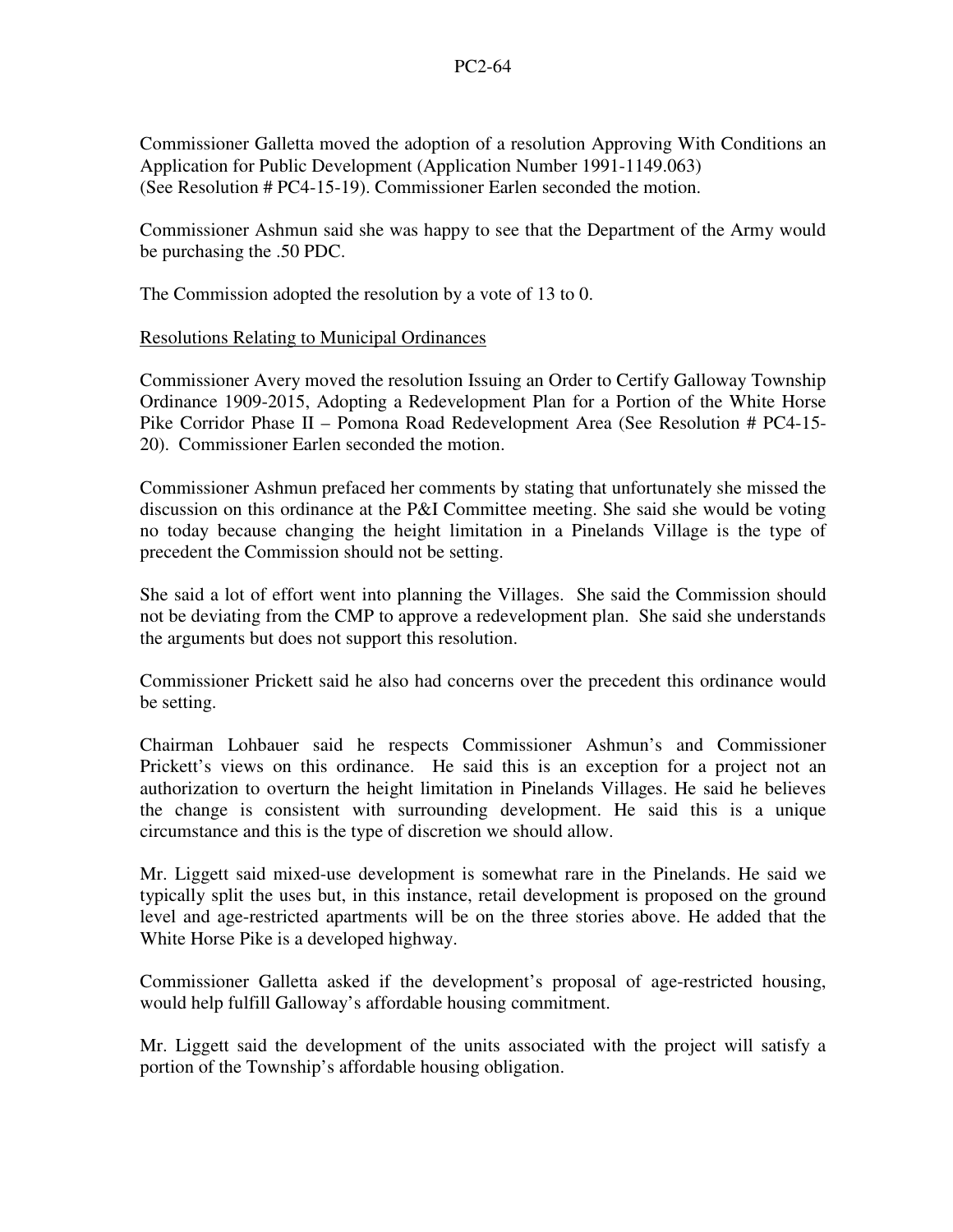## PC2-65

Commissioner Earlen said we should be thinking about developing up rather than out.

Commissioner Ashmun said if the CMP needs to be changed, then we should change it.

The Commission adopted the resolution by a vote of 10 to 2, with Commissioner Ashmun and Commissioner Prickett voting no. Commissioner Lloyd abstained from the vote.

## Other Resolutions

Commissioner Prickett moved the adoption of a resolution Determining the Eligibility of a Parcel of Land for Acquisition by the Department of Environmental Protection Pursuant to the Limited Practical Use Program (See Resolution # PC4-15-21). Commissioner Ashmun seconded the motion.

The Commission adopted the resolution by a vote of 13 to 0.

# Public Comment on Agenda Items and Pending Public Development Applications

Arnold Fishman of Medford Lakes, NJ, asked about the SJG application. He wanted to make sure he understood what the Executive Director reported on this morning and the next steps for the application.

Ms. Wittenberg said staff determined that the SJG application was consistent with the CMP. She said the application will move on to the BPU. The Commission will be part of that process to guarantee that the application remains consistent with the CMP.

Georgina Shanley of Ocean City, NJ, said it was a sad day for the Pinelands and was disappointed with the issuance of the Certificate of Filing for the SJG application.

# Ordinances Not Requiring Commission Action

Chairman Lohbauer asked if any Commissioners had questions regarding the ordinances not requiring Commission action:

- Barnegat Township Ordinance 2015-03
- Monroe Township Ordinance O:15-2015 and O:23-2015
- Shamong Township Ordinance 2015-4

No members of the Commission had questions.

Public Comment on Any Matter Relevant to the Commission's Statutory Responsibilities Georgina Shanley asked about the status of the New Jersey Natural Gas (NJNG) application.

Mr. Horner said staff issued a letter to the applicant requesting additional information. He said the application remains incomplete.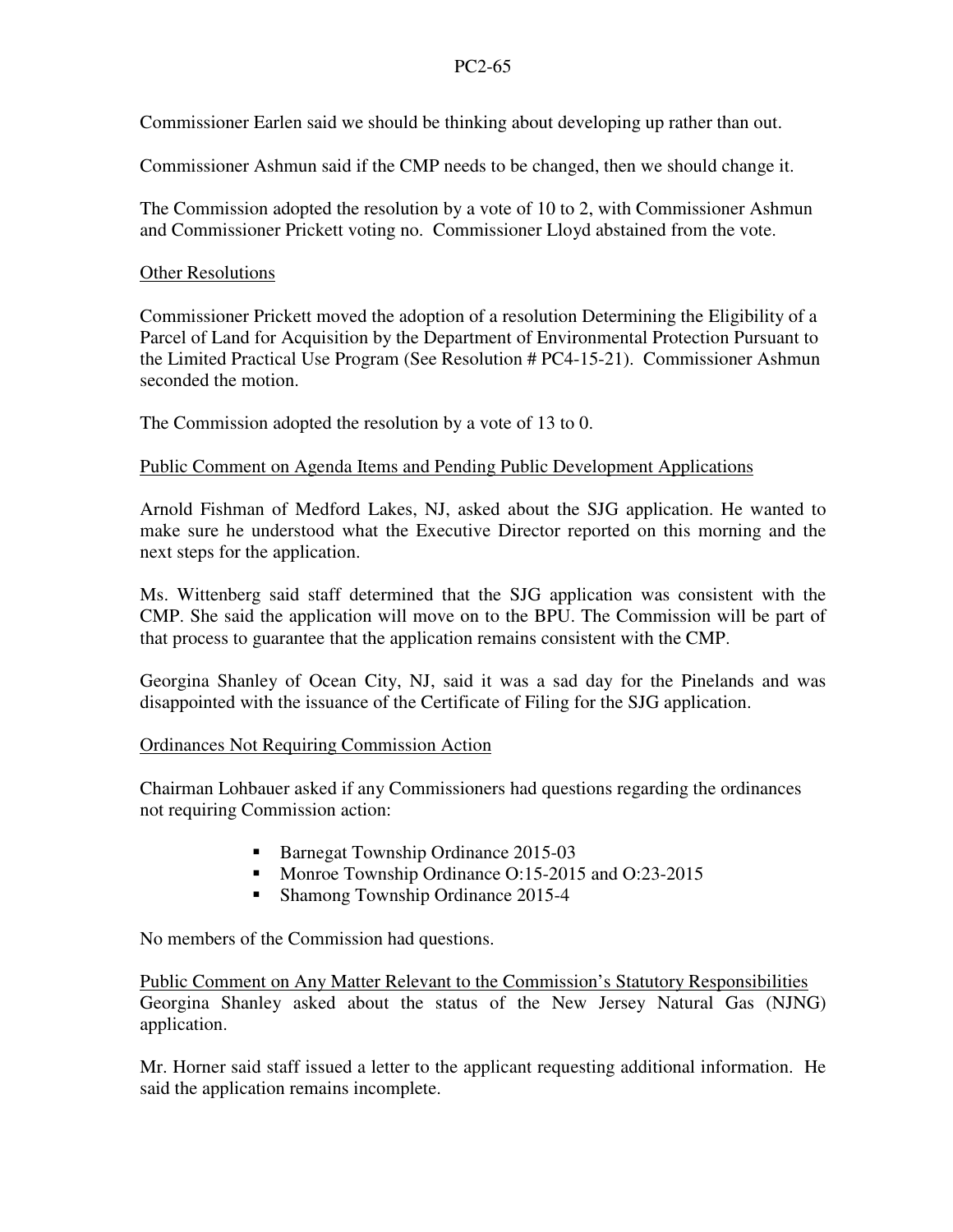Margit Meissner-Jackson of the Ocean County chapter of the Sierra Club said that the power generated by BL England will go into the grid. She said a recent editorial in the Asbury Park Press indicated that the proposed NJNG pipeline and the SJG pipeline will create a surplus of a gas in the state. She said that allowing off-road vehicles at Wharton State Forest is a mistake.

Jeff Tittel of the Sierra Club raised concerns that the South Jersey Gas application process has not been open and transparent. He raised concerns over South Jersey Gas being a private development application. He said there seems to be conflicting arguments about who is being served by the plant. He said the power supplied by BL England is not going to Atlantic City Electric. He said the energy generated at BL England will be sold on the spot market to the highest bidder. He said electric use in New Jersey is declining. He urged the Commission to hire independent experts to provide information on this matter. He said the pipeline will increase air pollution and there is no evidence that the electric generated at BL England will serve the Pinelands. He closed by stating that the BL England plant is not necessary to the grid.

Doug O'Malley said we are in the current process because South Jersey Gas failed to apply for a Waiver of Strict Compliance. He said it is unclear what the Commissioners' role and the public's participation for the SJG application will be. He said the BL England plant is not necessary to the PJM grid. He suggested that the Commission bring in PJM or another independent analyst and not rely on the BPU. He said he hopes the Commission asserts its authority under the CMP to ensure that this matter ends appropriately.

Arnold Fishman of Medford Lakes asked members of the Commission to investigate whether staff's determination of the Certificate of Filing is proper.

Bob Filipczak of Linwood, NJ, said the press inaccurately quoted him as saying Oyster Creek should remain open and BL England should be closed. He said he never said shut BL England. He said Oyster Creek is destroying the Barnegat Bay. He said burning compressed gas creates micro-pollutants that are more harmful than burning coal. He said the repowering of BL England from coal to gas does not make sense.

Commissioner Ashmun asked about the future role of the Commissioners and staff regarding the SJG pipeline application.

Ms. Wittenberg said staff would re-engage though the State agency coordination process. She said staff will review the BPU-issued document to ensure consistency with the Commission's rules.

Commissioner Lloyd asked if there is a hearing at BPU and whether it will be the appropriate place for the public to comment on CMP related issues.

Ms. Wittenberg said yes. She added that at the last BPU hearing, members of the public raised CMP-related topics.